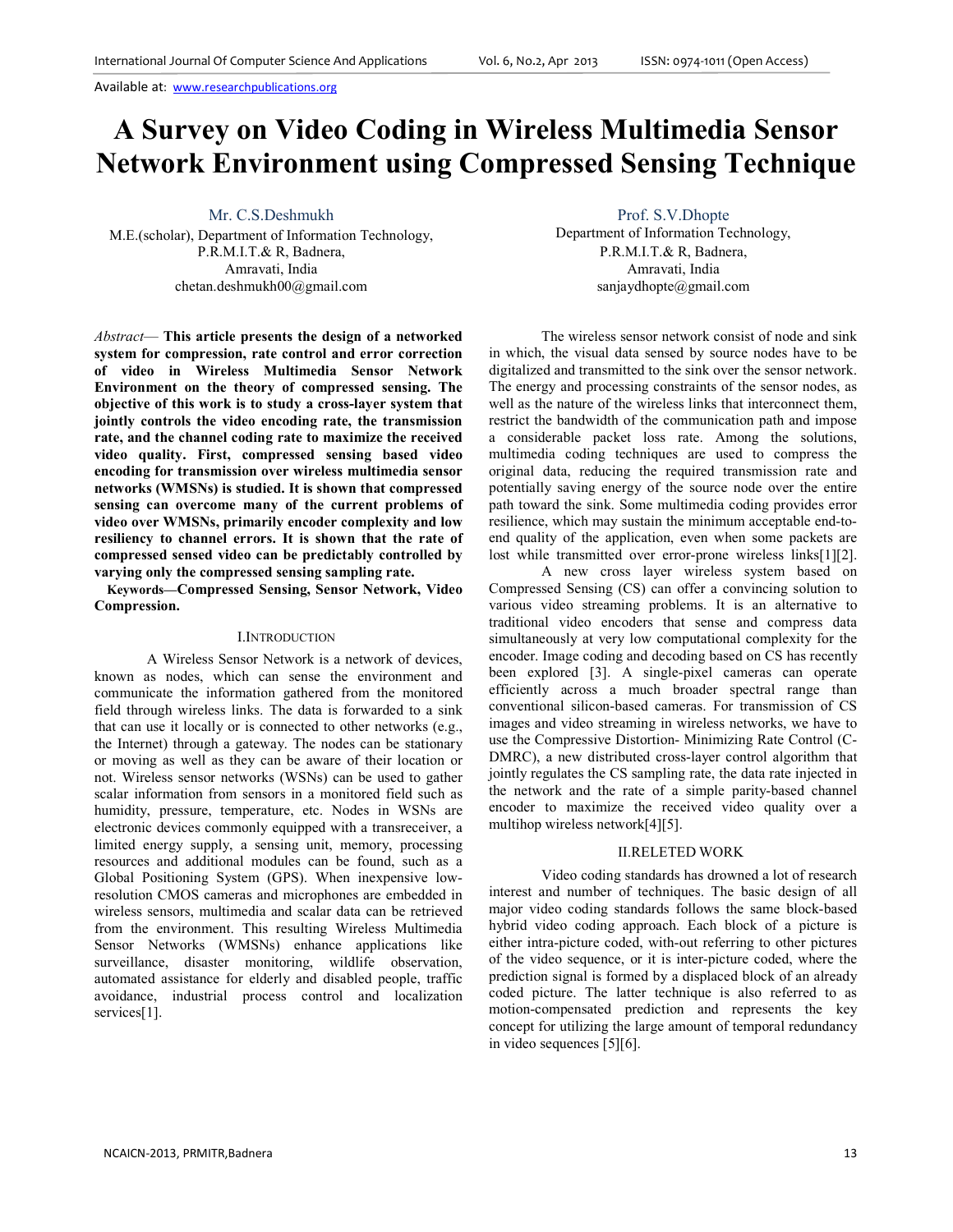In a Research Article by ISO/IEC JTC 1, "Coding of Audio-Visual Objects"(2000), The next generation of MPEG i.e. MPEG-4, is based upon the same technique as its previous techniques. The most important new features of MPEG-4, concerning video compression are the support of even lower bandwidth consuming applications,e.g. mobile devices like cell phones and on the other hand applications with extremely high quality and almost unlimited bandwidth. In general the MPEG-4 standard is a lot wider than the previous standards. It also allows for any frame rate, while MPEG- 2 was locked to 25 to 30 frames per second. This is the classic MPEG-4 video streaming standard, MPEG-4 Visual[7].

 In research article by ThomasWiegand, Gary J. Sullivan*,* Gisle Bjontegaard, and Ajay Luthra*,* "Overview of the H.264/AVC Video Coding Standard"(2003), The H.264 is the latest generation standard for video encoding. This initiative has many goals. It should provide good video quality at substantially lower bit rates than previous standards and with better error robustness or better video quality at an unchanged bit rate. The standard is further designed to give lower latency as well as better quality for higher latency. In addition, all these improvements compared to previous standards were to come without increasing the complexity of design so much that it would be impractical or expensive to build applications and systems. An additional goal was to provide enough flexibility to allow the standard to be applied to a wide variety of applications: for both low and high bit rates, for low and high resolution video, and with high and low demands on latency[8][9].

A number of applications with different requirements have been identified for H.264:

- Entertainment video including broadcast, satellite, cable, DVD, etc (1-10 Mbps,high latency)
- $\triangleright$  Telecom services (<1Mbps, low latency)
- $\triangleright$  Streaming services (low bit-rate, high latency)

 In research article by M. Allman, V. Paxson, and W. Stevens, "TCP Congestion Control,"(2010).The most common rate control scheme is the well-known Transmission Control Protocol (TCP), because of algorithm used in TCP. The variation in the rate determined by TCP can be very distracting for an end user which results in poor end user perception of the video quality. TCP assumes that the main cause of packet loss is congestion and thus misinterprets losses caused by channel errors as signs of congestion. The equation-based rate control schemes regulate the transmission rate of a node based on measured parameters such as the number of lost packets and the round trip time of the data packets $[10][11]$ .

 In research article by K. Stuhlmuller, N. Farber, M. Link, and B. Girod, "Analysis of Video Transmission over Lossy Channels," (2000), investigate the effects of packet loss and compression on video quality as well as the video distortion over lossy channels of MPEG encoded video with both interframe coding and intraframe coding. A factor β is defined as the percentage of frames that are an intraframe, or I frame, i.e. a frame that is independently coded. The authors then derive the value  $\beta$  that minimizes distortion at the receiver. In investigate optimal strategies to transmit video with minimal distortion. However, the authors assume that I frames are received correctly, and that the only loss is caused by the intercoded frames. Quality of Service (QoS) for video over the Internet using TCP or a TCP Friendly rate controller. In general, a WMSN will not be directly connected to the Internet, so requiring fairness to TCP may result in significant underestimation of the achievable video quality[12].

# III. WSN AND WMSN BACKGROUND

 A Wireless Sensor Network (WSN) is a network of devices known as nodes, which can sense the environment and transmit information gathered from the monitored field through wireless links. The data is forwarded via multiple hops to a sink also known as controller or monitor. The Sink can use the information either locally or it can be connected to other networks (e.g., the Internet) through a gateway. The nodes can be stationary or moving also they can be aware of their location or not. This single-sink scenario suffers from the lack of scalability due to increasing the number of nodes, the amount of data gathered by the sink increases. Once its capacity is reached, the network size cannot be expand. A multiple-sink WSN can be scalable (i.e., the same performance can be achieved even by increasing the number of nodes), while this is clearly not true for a single-sink network. However, a multi-sink WSN does not represent a extension of a single-sink case for the network engineer. In many cases nodes send the data collected to one of the sinks which forward the data to the gateway, toward the final user. From the protocol viewpoint, this means that a selection can be done, based on a suitable criterion that could be minimum delay, maximum throughput, minimum number of hops, etc. Therefore, the presence of multiple sinks ensures better network performance with respect to the single-sink case , but the communication protocols must be more complex and should be designed according to suitable criteria[1].

 A Wireless Multimedia Sensor Networks (WMSN) is a network of wireless embedded devices that allow retrieving video and audio streams, Still Images and Scaler data from physical environment. The WMSN is a concept of wireless sensor networks and distributed smart cameras. A WMSN is a distributed wireless system that interacts with the physical environment by observing it through multiple media. It also have a capability to store and perform online processing of the retrieved information. With rapid improvement in hardware, a single embedded device can be equipped with audio video collection modules[1].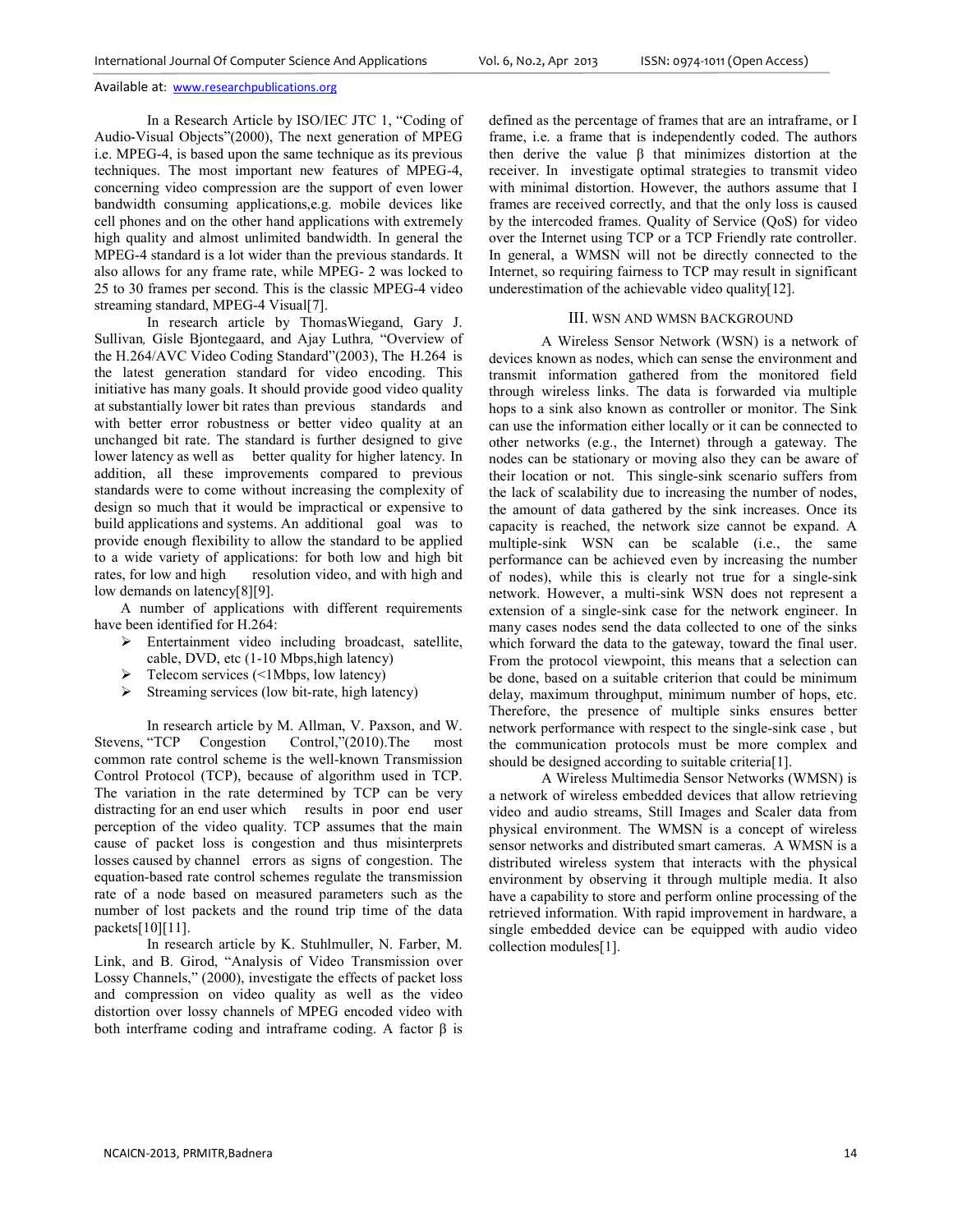

**Figure 1- Wireless Multimedia Sensor Network** 

### IV. COMPRESSED SENSING

 Compressed Sensing(CS) is a technique that can overcome many problem like encoder complexity and low resiliency to channel error regarding to video over WMSNs. The rate of Compressed Sensed Video(CSV) can be control by varying the compressed sensing sampling rate. CS can offer an alternative to traditional video encoders by enabling imaging systems that sense and compress data Simultaneously at very low computational complexity for the encoder. In conventional digital image or video capturing the large amount of raw data acquired which need immediate compression in order to store or transmit. This process has two main disadvantages. First, acquiring large amount of raw image or video data can be expensive particularly at wavelength where CMOS/CCD technology is limited. Second compressing raw data can be computationally complex in case of video. The process of sample , process, keep important information, and throw away the rest, is known as Compressed Sensing(CS).

 Compressive Sensing (CS) is able to processed many signals that could be difficult to capture or encode using conventional methods. From a relatively small number of random measurements, a high-dimensional signal can be recovered. Standard video capture systems require a complete

set of samples to be obtained for each frame, at which point a compression algorithm may be applied. In some applications, such as imaging at non-visible (e.g. infrared) wavelengths, it may be difficult or expensive to obtain these raw samples.

In other applications, such as multi-image capture in camera networks, implementing a compression algorithm may In other applications, such as multi-image capture in camera networks, implementing a compression algorithm may itself be a challenge. These burdens may be reduced by using compressive imaging hardware such as the single-pixel camera where random measurements are collected independently from each frame and no additional compression protocol is needed[3][12].

# V. NETWORK ARCHITECTURE

 The C-DMRC is a new distributed cross-layer control algorithm that jointly regulates the CS sampling rate, the data rate in the network, and the rate of a simple paritybased channel encoder to maximize the received video quality over a multi-hop wireless network. By jointly controlling the compressive video coding at the application layer, the rate at the transport layer, and the adaptive parity at the physical layer, we can use information at all three layers to develop an integrated congestion-avoiding and distortion-minimizing system<sup>[2]</sup>. The cross-layer architecture of integrated congestion control and video transmission scheme is shown in Fig 2.

 **Distortion-Based Rate Control-** C-DMRC uses the received video quality for rate control decision. The transmitting node alters the quality of the transmitted video directly rather than controlling the data rate. By controlling congestion, the fairness in the quality of the received videos is maintained even over videos with very different compression ratios.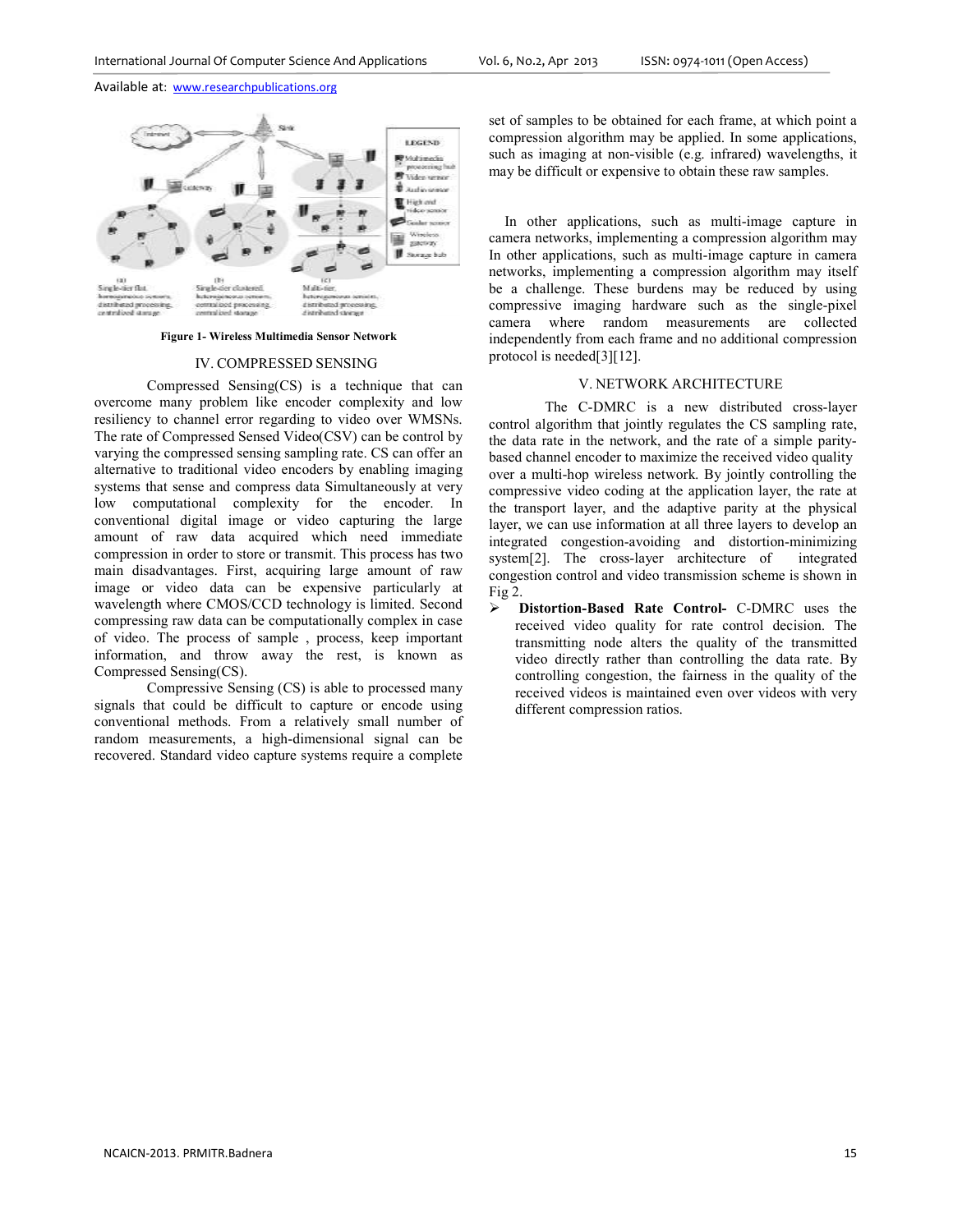

#### **Figure 2- Cross-Layer Architecture**

- **Rate Change Based on Video Quality-** The system is based on this CS architecture, where transmission rate is depend on the received video quality. This means that the rate controller uses the information about the estimated received video quality directly in the rate control decision. If the sending node found that the received video quality is very high, it will be decrease to increase the rate. If a node is sending poor-quality video, it will decrease its data rate, to improve quality of video.
- **Video Transmission Using Compressive Sampling-**The video encoder can be develope based on compressed sensing. By using the difference between the CS samples of two frames, we can capture and compress the frames based on the temporal correlation at low complexity.

### VI. C-DMRC

 The overall architecture of compressive distortionminimizing rate controller (C-DMRC) is shown in figure 2. The system takes a sequence of images at a user-defined number of frames per second where the encoding is done using compressed sensing and transmits an encoded video in wireless environment. The end-to-end Round Trip Time (RTT) is measured to perform congestion control for the video within the network, and the Bit Error Rate (BER) is measured to provide protection against channel losses. This system combines functionalities of the application layer, the transport layer and the physical layer to deliver video through a wireless network to maximize the received video qualitywhile accounting for network congestion and lossy channels[4][13].

**CS Video Encoder**: - The CSV video encoder takes the raw samples from the camera and generates compressed video frames. The compression is based on the temporal correlation between frames.

**Rate Controller :-** The C-DMRC block takes the end-to-end RTT of the previous packets as input and the calculate sample loss rate to determine the optimal sampling rate for the video encoder.



**Figure 3. Architecture of the C-DMRC video rate control system.**